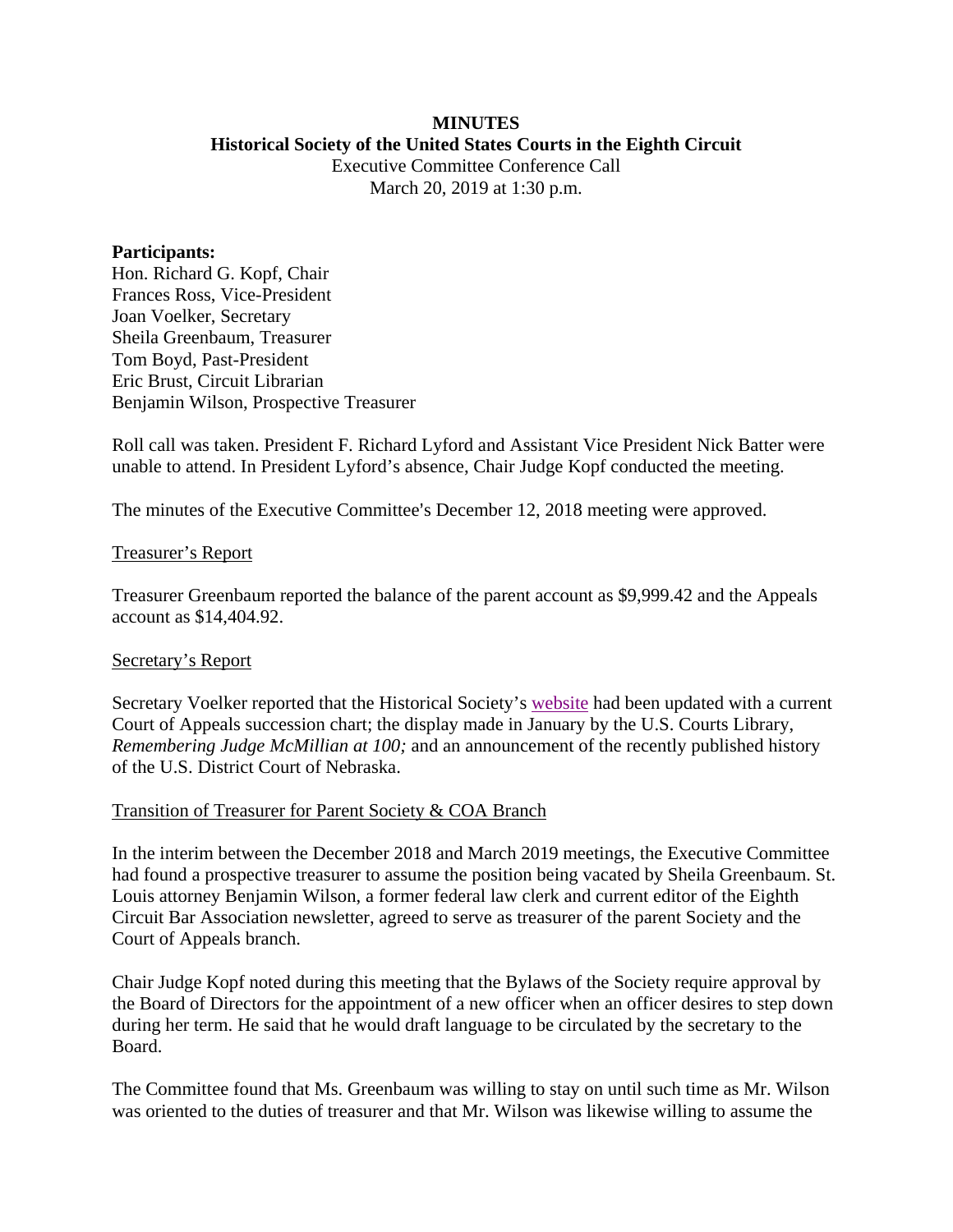position at any time appropriate. As such, it was determined that the transfer of the position would take place after approval by the Board and on a date agreed upon by the outgoing and incoming treasurers.

#### Accountant to Assist Treasurer

The Committee then discussed the possibility of engaging an accountant to assist the treasurer in the filing of taxes for the parent Society and the individual branches. Judge Kopf noted that the Bylaws also require the Board to approve assistants to the treasurer and offered to also draft language regarding this to be circulated to the Board for their consideration and vote.

[A memo from Chair Judge Kopf regarding the position of treasurer and an accountant to assist the treasurer was subsequently emailed by the secretary to the Board of Directors, with a cc to the Executive Committee, on March 25, 2019.]

## Position of Chair

As mentioned during the last Executive Committee meeting, Judge Kopf said that the Committee would need to find someone to assume his position as chair of the Historical Society, if the Committee felt it needed such a position. In response, it was stated that it was important to have an Eighth Circuit federal judge as chair. After a few names were mentioned, it was determined that Mr. Boyd would reach out to one of the judges named to see if that judge was willing to assume the position. If the judge was willing to chair, the next steps would be for Judge Kopf to talk to the judge and for the prospective chair to be included in future Executive Committee meetings. If the position was declined, it was hoped that the judge would be able to recommend a candidate.

## Branch Regulations

In Assistant Vice President Nick Batter's absence, it was noted that he had drafted letters to the branches and would send them to Judge Kopf for review.

## Circuit Oral Histories

The topic then turned to the project to carry out oral history interviews of the Eighth Circuit's court of appeals judges who have taken senior status or will reach the age of 70 by 2021.

#### *Status Updates*

# *Judge Michael J. Melloy (Cedar Rapids, Iowa) – Senior Status* In Mr. Lyford's absence, it was noted that Judge Melloy's interview had been slated for summer 2019.

## *Judge James B. Loken (Minneapolis, Minnesota) – Age over 70*

Mr. Boyd said that he had spoken to Judge Loken the day before to see if plans had been firmed up for his interview to be conducted by Judge David Hansen and learned that a date to interview was still pending.